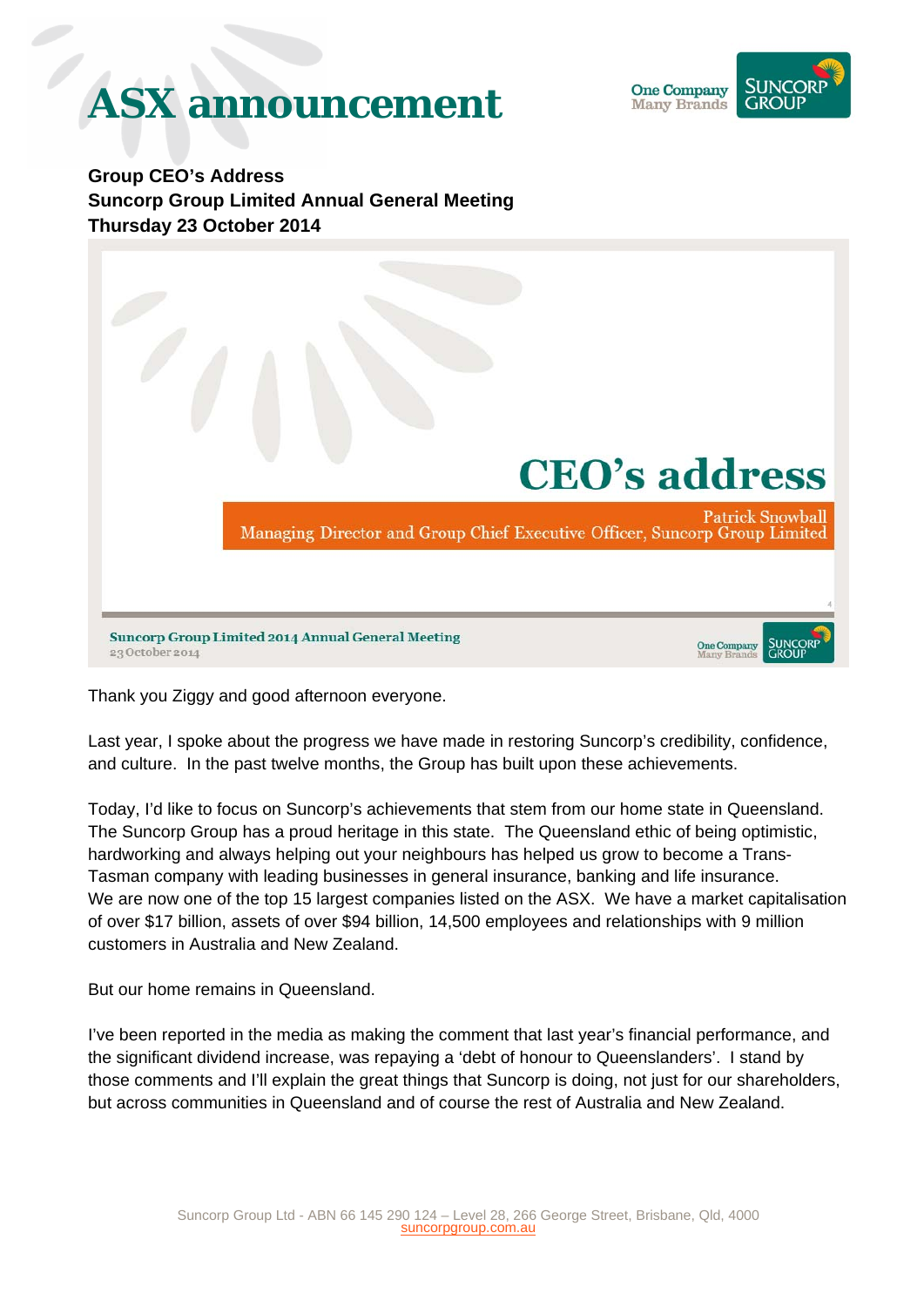|                                                                      | <b>FY14</b> | <b>FY13</b> | $96\Delta$                                                          |
|----------------------------------------------------------------------|-------------|-------------|---------------------------------------------------------------------|
| General Insurance NPAT                                               | 1,010       | 883         | 14.4                                                                |
| <b>Bank NPAT</b>                                                     | 228         | (343)       | n/a                                                                 |
| Suncorp Life NPAT                                                    | 92          | 60          | 53.3                                                                |
| <b>Business lines NPAT</b>                                           | 1,330       | 600         | 121.7                                                               |
| Other                                                                | (26)        | (24)        | 8.3                                                                 |
| <b>Cash earnings</b>                                                 | 1.304       | 576         | 126.4                                                               |
| Life intangible asset write-down                                     | (496)       | n/a         | n/a                                                                 |
| Other profit and acquisition amortisation                            | (78)        | (85)        | (8.2)                                                               |
| <b>NPAT</b>                                                          | 730         | 491         | 48.7                                                                |
|                                                                      |             |             |                                                                     |
| Suncorp Group Limited 2014 Annual General Meeting<br>23 October 2014 |             |             | <b>SUNCORP</b><br><b>One Company</b><br><b>GROUP</b><br>Many Brands |

## **FY14 result overview (\$m)**

We were certainly pleased with the 2014 results. As Ziggy commented, the Net Profit After Tax of \$730 million was up 49% despite the fact that we wrote-down \$500 million of Life intangible assets and the Life write-down did not impact cash earnings, which were up to over \$1.3 billion. Drilling down a bit further:

Firstly, our General Insurance business delivered over \$1 billion in Net Profit After Tax. The most crucial indicator to focus on is the margin. This tells you how well we are pricing risk and managing claims. Four years ago, this margin was under 9% and we made a commitment to achieve at least 12%. We delivered a strong result last year with the underlying and reported margin both well over 14%. At the same time, we grew our top-line revenue by over 5%. This year we'll have further benefits from our Simplification program, our long tail claims re-engineering, supply chain initiatives and a cheaper reinsurance program. These are all supportive of future profit margins and growth.

Secondly, in the Bank, 2014 was always going to be a transitional year as we resolved the legacy issues of the Non-core Bank under a refreshed management team led by John Nesbitt. I'm pleased to report that this has now been successfully completed. The Bank's net interest margin is back within the target range of 1.75% to 1.85%, six months ahead of schedule. Credit quality has also improved over the year with impaired loans down 34%.

Finally, in Suncorp Life, the decision to rebase our assumptions for lapses and claims was absolutely the right thing to do. We're making good progress with the things that we can control. We've changed IFA commission structures, we've brought our direct distribution in-house, we've increased sales to our GI customer base and are making great progress with sales of EverydaySuper into our Bank customer base.

Earlier this month, you'd be aware, ASIC published a review of retail life insurance advice. We welcomed this review and its recommendations. It outlines a number of issues that Suncorp has been raising for many years and, I'm increasingly confident that, as an industry, these issues will eventually be resolved.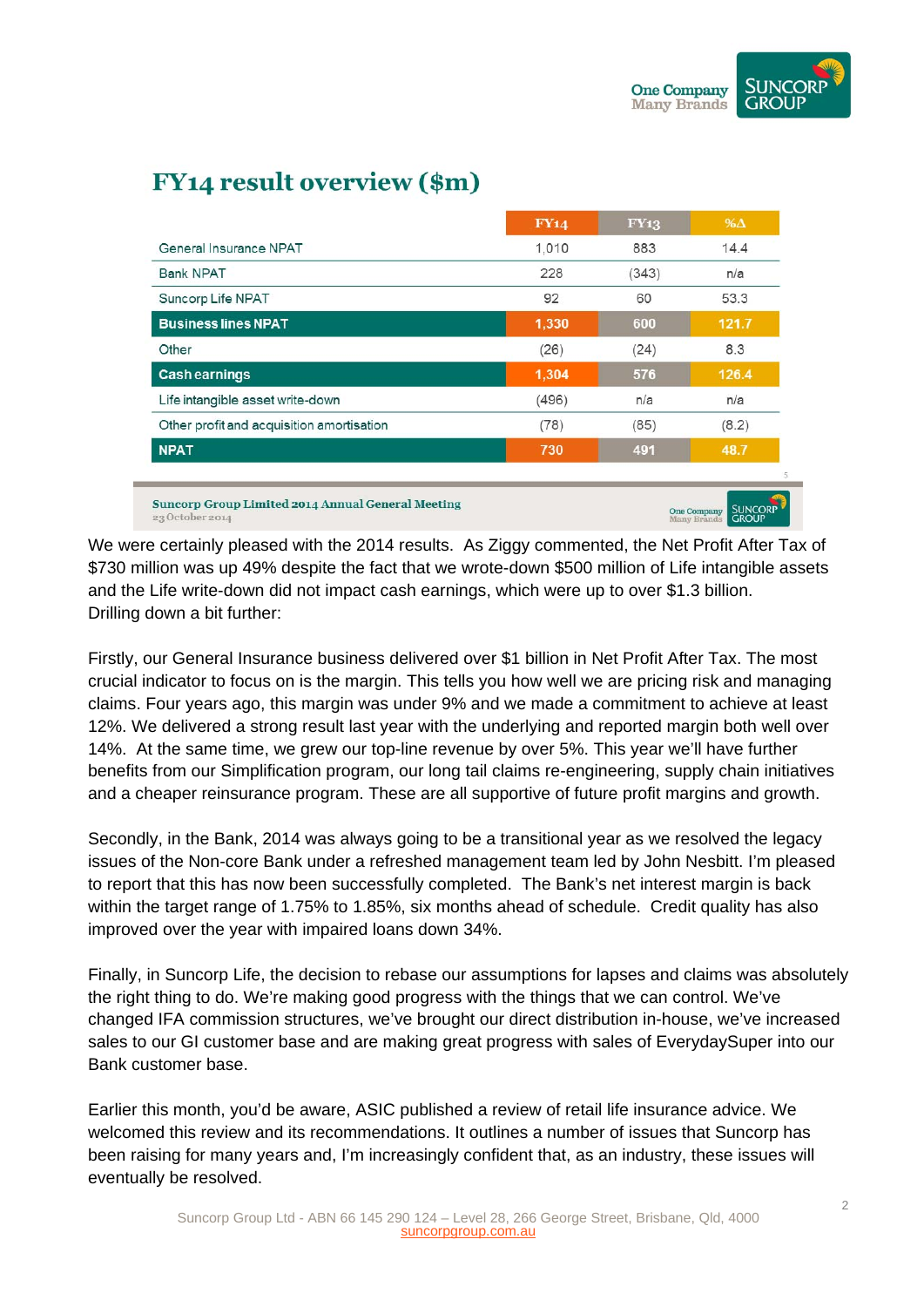

# **Dividends**



Now to dividends. I am sure that you, like me, are delighted with the upward trajectory of our dividends over the last three years.

I've consistently stated that our priority has been to strengthen Suncorp's balance sheet and de-risk the Group. We have achieved this by removing the distractions of everything that is 'non-core' and focusing on simplifying the business. This reduces complexity, cost, risk, and ultimately reduces the amount of capital required to run the Group.

3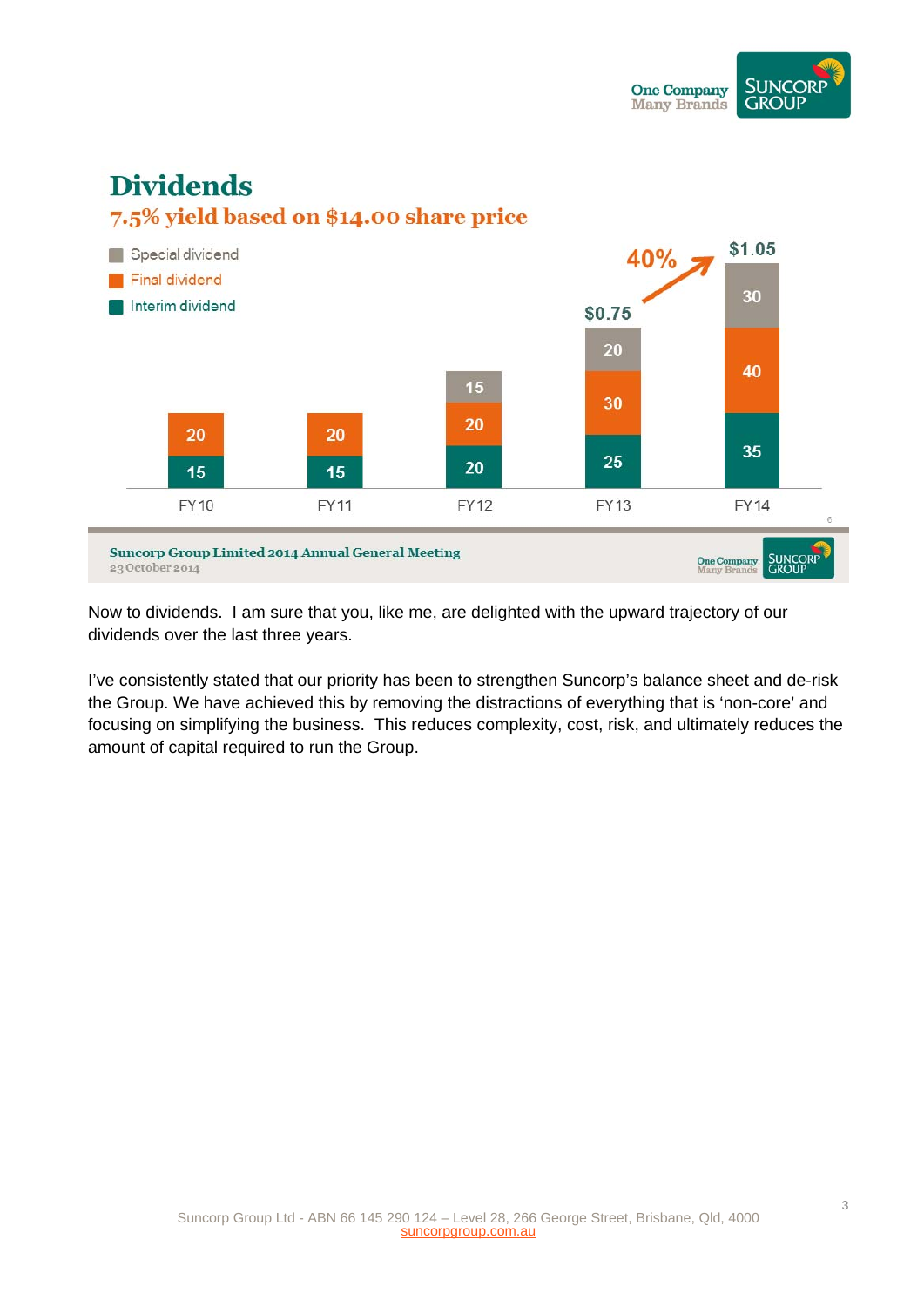

SUNCORP

**One Company** 

### **Suncorp's commitment to Queensland** The most trusted insurer



**Suncorp Group Limited 2014 Annual General Meeting** 23 October 2014

Suncorp's contribution to Queensland extends well beyond paying strong dividends. We all want safer and more resilient communities. Our commitment was demonstrated through our response to the Brisbane Floods and Cyclone Yasi. These two events alone cost us over \$1 billion and involved us settling the claims of more than 40,000 customers.

When the devastating avalanche of water flowed down the Toowoomba range causing the terrible Brisbane flood, Suncorp was the only major insurance brand that provided full protection to its customers. In places like Grantham, we have rebuilt houses in locations so that they are never again in the front line of flood waters. Similarly, we have rebuilt towns up and down the Queensland coast after Cyclones Larry, Yasi and Ita. This has involved repairing houses and businesses to a higher standard so that they can withstand the next inevitable cyclone.

We have a proud history of over 110 years of helping Queenslanders. We have successfully expanded this experience in helping communities to all parts of Australia and New Zealand. We are particularly proud of our achievements in rebuilding Christchurch despite the very challenging circumstances after the multiple earthquakes.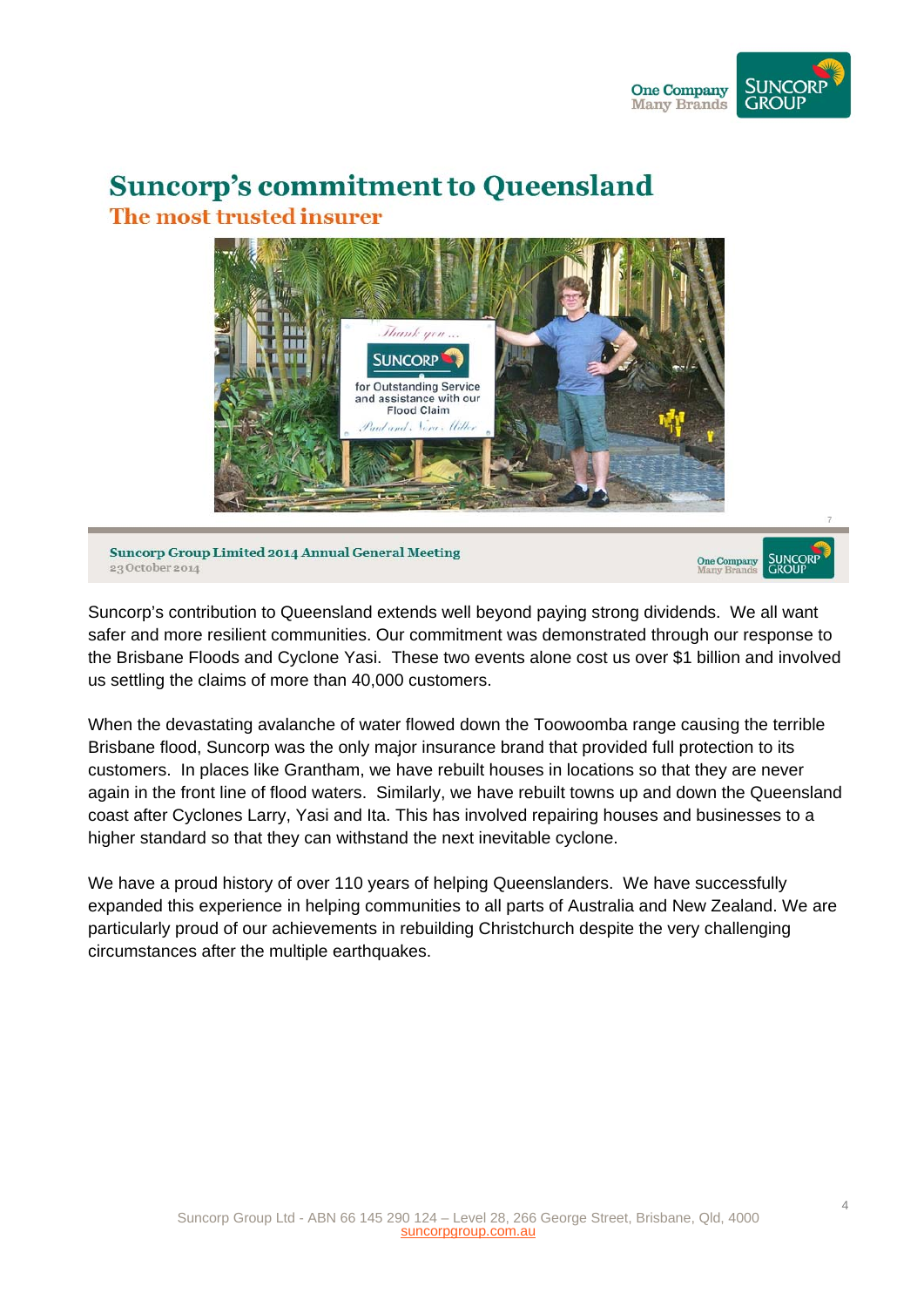

#### **Suncorp's commitment to Queensland** Keeping insurance premiums as low as possible



The financial cost of natural hazards is significant for insurers and communities and I've seen firsthand the devastating impact they can have on people's lives.

Given how much we've paid out on Queensland claims it is understandable that we've been focused on mitigation. Our message regarding the importance of mitigation, and of individuals understanding and taking responsibility for their own risk, has been heard. After more than two years of lobbying we have seen towns such as Roma and Charleville take action with levees being built. We have responded as promised with reduced premiums, sometimes up to 90%.

5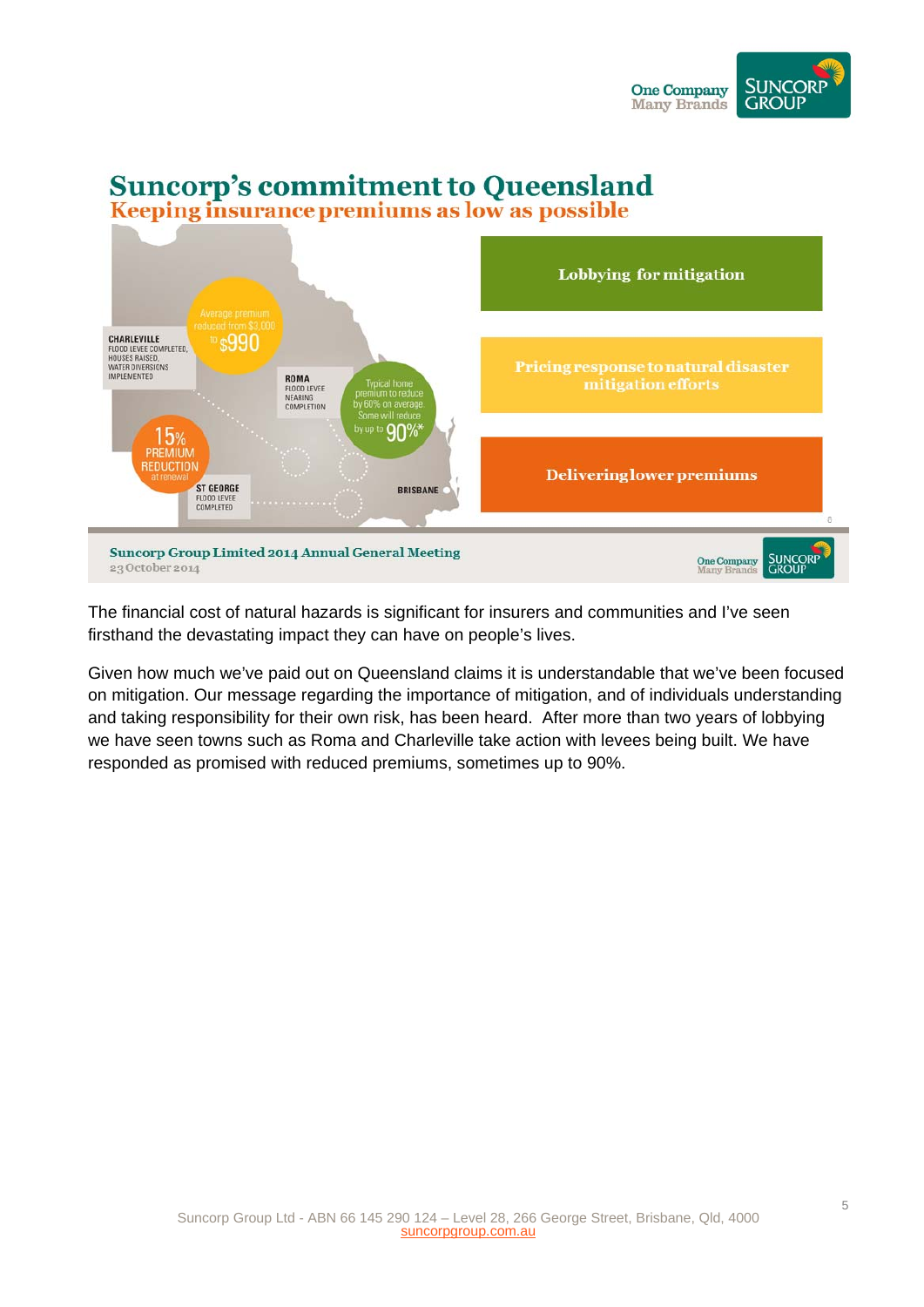

SUNCORP

**One Company** 

### **Suncorp's commitment to Queensland** Supporting communities, sport and the arts



**Suncorp Group Limited 2014 Annual General Meeting** 23 October 2014

Turning now to our community involvement.

Suncorp has a proud history of being part of the communities where we live and work.

In 2012, we renewed sponsorship of arguably one of Brisbane's most recognisable landmarks and one of the best sporting arenas in the world – Suncorp Stadium.

We sponsor the Brisbane Lions, the Bridge to Brisbane Fun Run and have recently extended our relationship with Queensland Rugby League and the Maroons.

But our focus isn't merely on business and sport. We are also committed to supporting Queensland's vibrancy and growth through the arts.

I was delighted to recently announce a new partnership with Queensland Ballet. The 2015 season will open with Suncorp being the Lead Partner.

6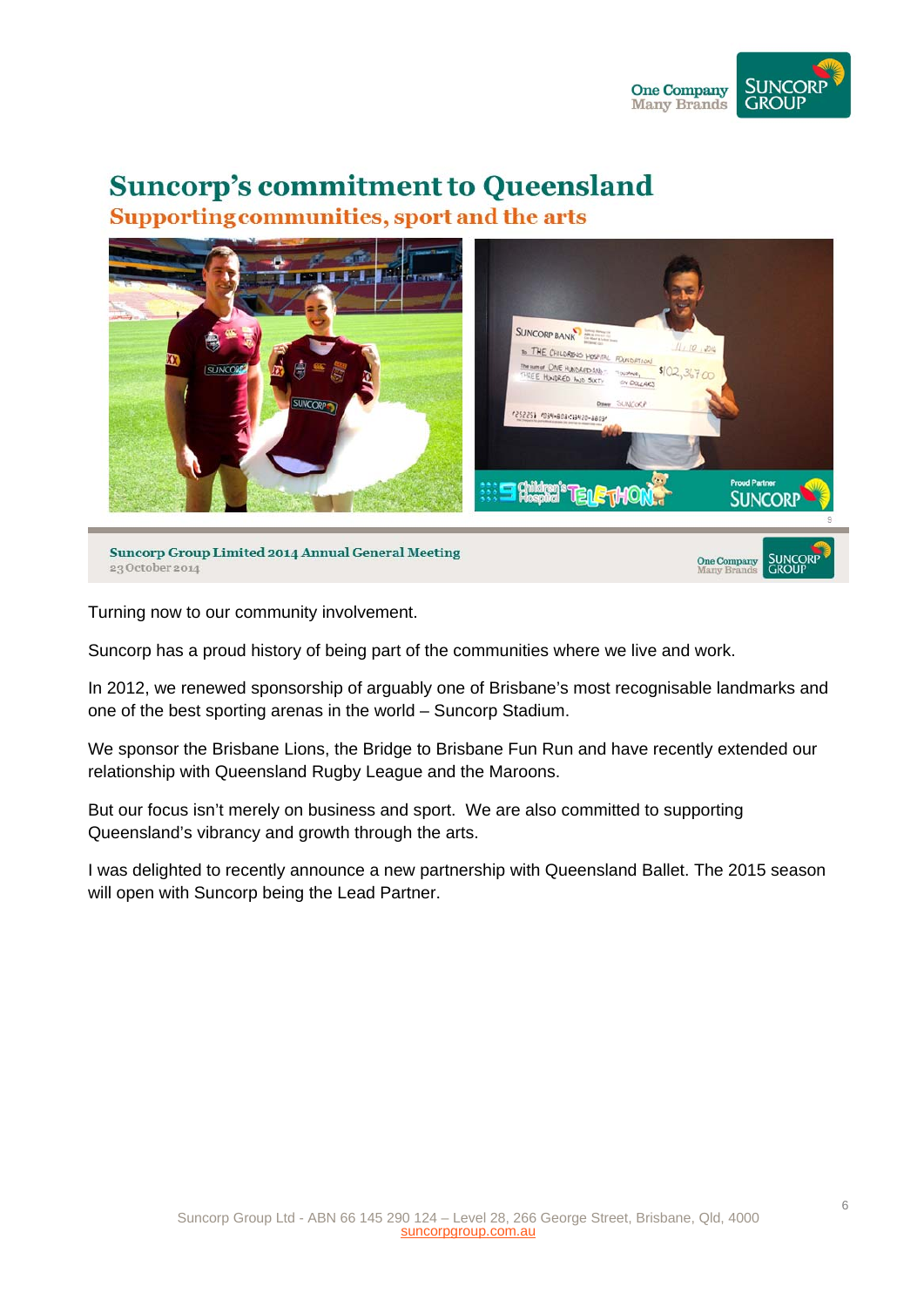

# **Employees and Culture**

An inclusive, safe, customer-focused and innovative workplace



Now to employees and culture.

Suncorp has an objective to be THE employer of choice across Australia and New Zealand.

We are continuing to make good progress in ensuring that the diversity within our workforce reflects the communities where we do business. We have a strong focus on gender equality and are supporting programs that promote greater equality across all areas of the Group.

Our engagement and enablement scores are at global high performance levels. Part of this success is because we have been utilising technology to provide a more flexible environment for our employees. Flexible work options can include job share, work from home and project work. A worklife balance is incredibly important to us. Suncorp has particular success with our work@home hubs, firstly in Melbourne and more recently in Carindale. I'd like to pause briefly to show you how they are supporting our values and why they're so successful.

http://vimeo.com/user19905479/review/109650941/e7924aeecf

As you can see from the video, the work@home hubs are delivering fantastic outcomes for Suncorp and providing great opportunities for our employees and our communities, both in Queensland and Victoria.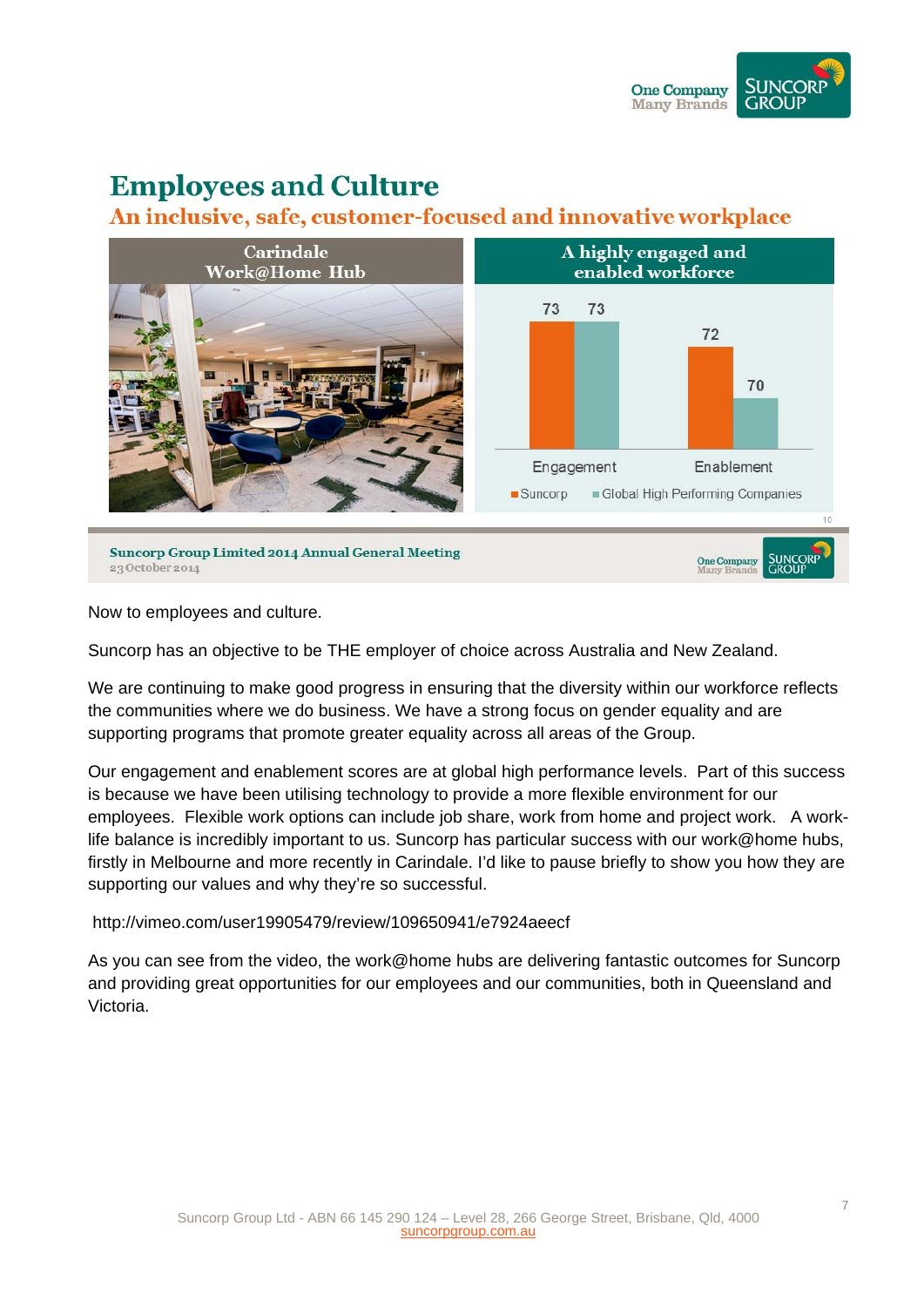



### **Financial System Inquiry** Capital comparison using Standard & Poor's criteria

I would now like to focus on the Financial System Inquiry, where we see opportunities for Suncorp Bank. We believe the Bank's combination of award winning products and outstanding service make it the leading bank for aspiring Queensland families, farmers, and businesses but we are facing challenges and Suncorp Bank, like the other regional banks, is trying to compete against major banks on an uneven playing field.

We've welcomed the Murray Financial System Inquiry. We have lodged a number of submissions and we are confident in the outcome. This review is a great opportunity to ensure that the Australian financial system can be protected against future shocks.

From my perspective, the most frustrating aspect of the current regulatory regime is the significant capital advantage that the major banks have over Suncorp and the other regionals. We will continue to work with government and industry to resolve these anomalies and ensure Suncorp Bank can continue to be the best bank for Queenslanders, and a genuine challenger in other states.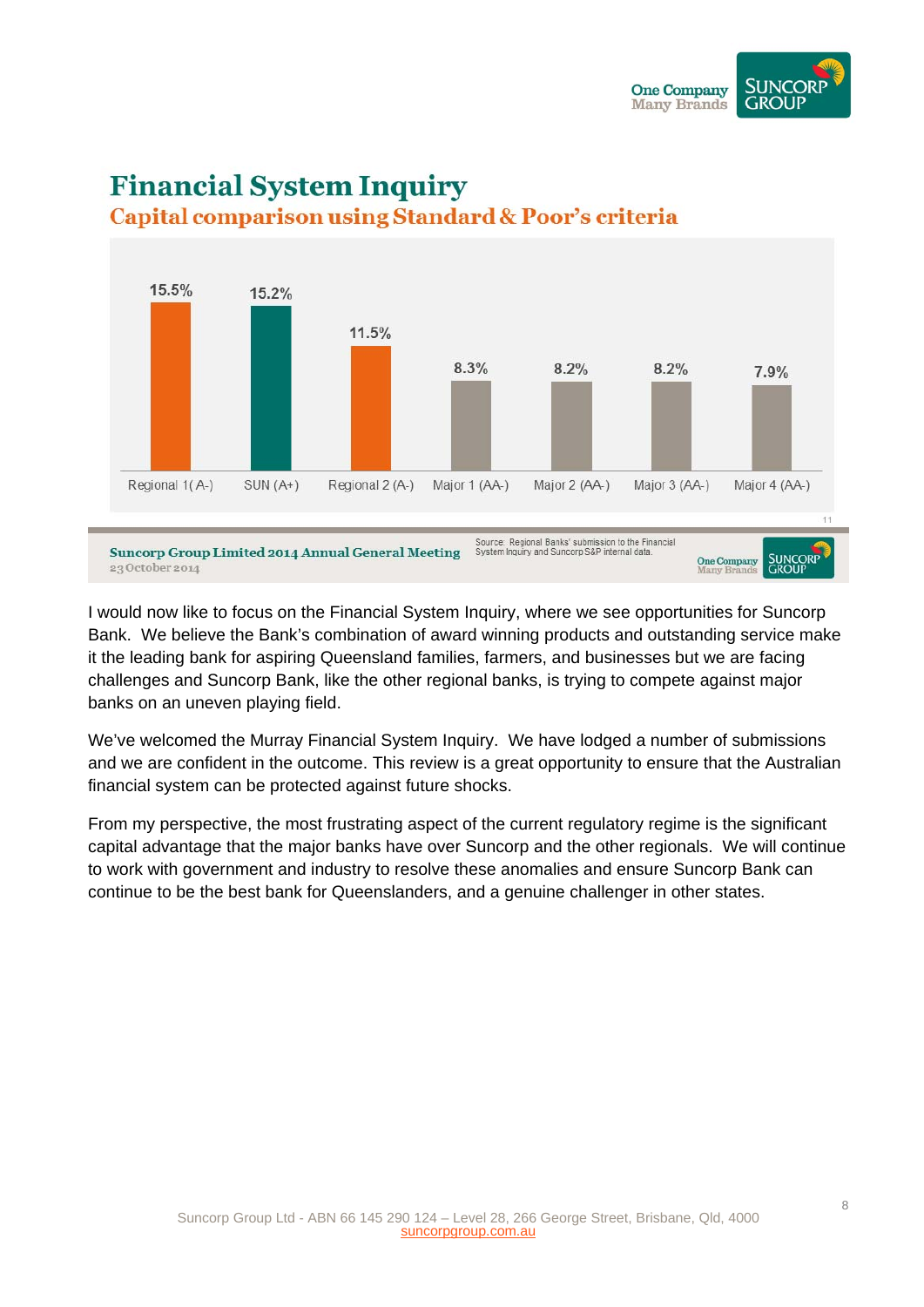

## **Suncorp Group**

#### Key financial commitments for 2015



Finally looking forward to this year.

We're delighted with the financial performance during 2014. It means that we're in a great position to deliver on our commitments for 2015. I realise that these targets are a challenge but we need to continue to stretch our team in order to drive the business as we have done so successfully and consistently over the last five years.

Perhaps our most challenging financial target will be that for Group topline growth of between 4% and 6%. This is an aggregated target for the five businesses. It reflects the transition that we are undertaking from price-led growth to efficiency-led growth.

In Personal Insurance we will be reinvesting the benefits of lower reinsurance rates, further Simplification and our supply chain initiatives.

Overall, our three General Insurance businesses will continue to 'meet or beat' the 12% underlying ITR target and I'm confident that we will be well ahead of that target this year.

Strong returns from General Insurance, combined with improved results from the Bank and Life businesses, will deliver a very healthy ordinary dividend based on the 60% to 80% payout ratio.

In addition, we have an extremely strong balance sheet and, with \$831 million of shareholder's equity above our capital operating targets at 30 June, it's absolutely reasonable for our shareholders to expect further capital returns.

All this means that we remain on track for at least a 10% ROE this year.

I know that is significantly above analyst forecasts but we are unwavering in our commitment to meeting this target.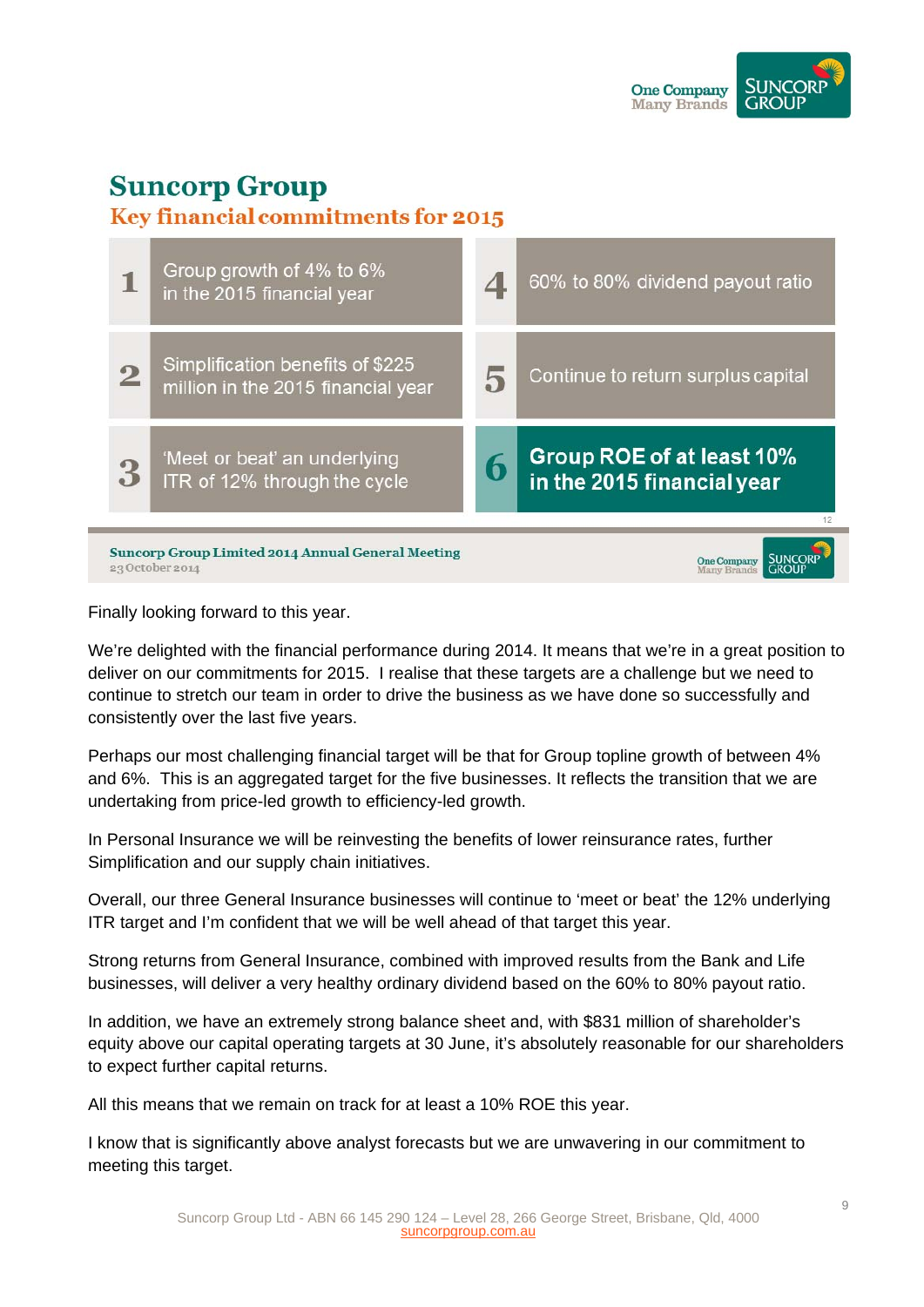

## **Suncorp: phases of transformation**

| Integrate<br>$2010 - 2012$              | <b>Simplify</b>                                                                                                                                                                                                                        | <b>Differentiate</b>                                                                |  |
|-----------------------------------------|----------------------------------------------------------------------------------------------------------------------------------------------------------------------------------------------------------------------------------------|-------------------------------------------------------------------------------------|--|
|                                         | $2012 - 2017$                                                                                                                                                                                                                          | $2014+$                                                                             |  |
| One claims system<br>One pricing system | • People Strategy<br>• Non-core Bank resolution<br>• Life Part 9 / Single GI<br>license<br>$\cdot$ 12% GI ITR<br>Legacy Simplification<br>٠<br><b>Banking Platform Project</b><br>• Advanced Accreditation<br>• Vero NZ Transformation | • Points of Difference<br>• Customer Strategy<br>Delivering Growth<br>Enhancing 4Cs |  |
|                                         | • NOHC structure<br>• One employment contract<br>One ledger<br>One view of customer                                                                                                                                                    |                                                                                     |  |

The improvements underpinning the Suncorp story don't end in 2015. We have a number of projects that will further demonstrate the value of the Group's strategic assets, the 4Cs.

Firstly, on the Cost side, there is a strong pipeline of efficiencies and we will maintain a flat cost base in absolute terms, absorbing inflationary pressures on an ongoing basis.

Secondly, on the Customer front, we have brought together a team of experts from across the Group, to create a Business Intelligence division. We're confident that this will deliver a competitive advantage as a result of a deeper knowledge and understanding of our 9 million customers.

Thirdly, our Risk Based Capital project has already confirmed that there is a diversification benefit from the three business lines in the Group. We will be working with the rating agencies and regulators on this over the next few years and I'm confident it will ultimately mean lower capital requirements.

And, finally to our fourth C, Culture, where our people are critical to our success. The fact that enablement and engagement scores are at or above Global High Performing benchmarks is incredibly positive.

I'd like to leave you with the message that the improving Suncorp story doesn't end in 2015. There is still enough gas in the tank to ensure this Group will continue to grow its top line, improve margins and keep its cost base flat. This will result in a further improvement in shareholder returns into 2016 and 2017. At the same time, we will maintain our commitment to corporate responsibility by addressing the economic, social and environmental matters that are most important to our business and our key stakeholders across Australia and New Zealand. Our aim is to create brighter futures by contributing to the long-term financial wellbeing and quality of life for the communities where we live and work.